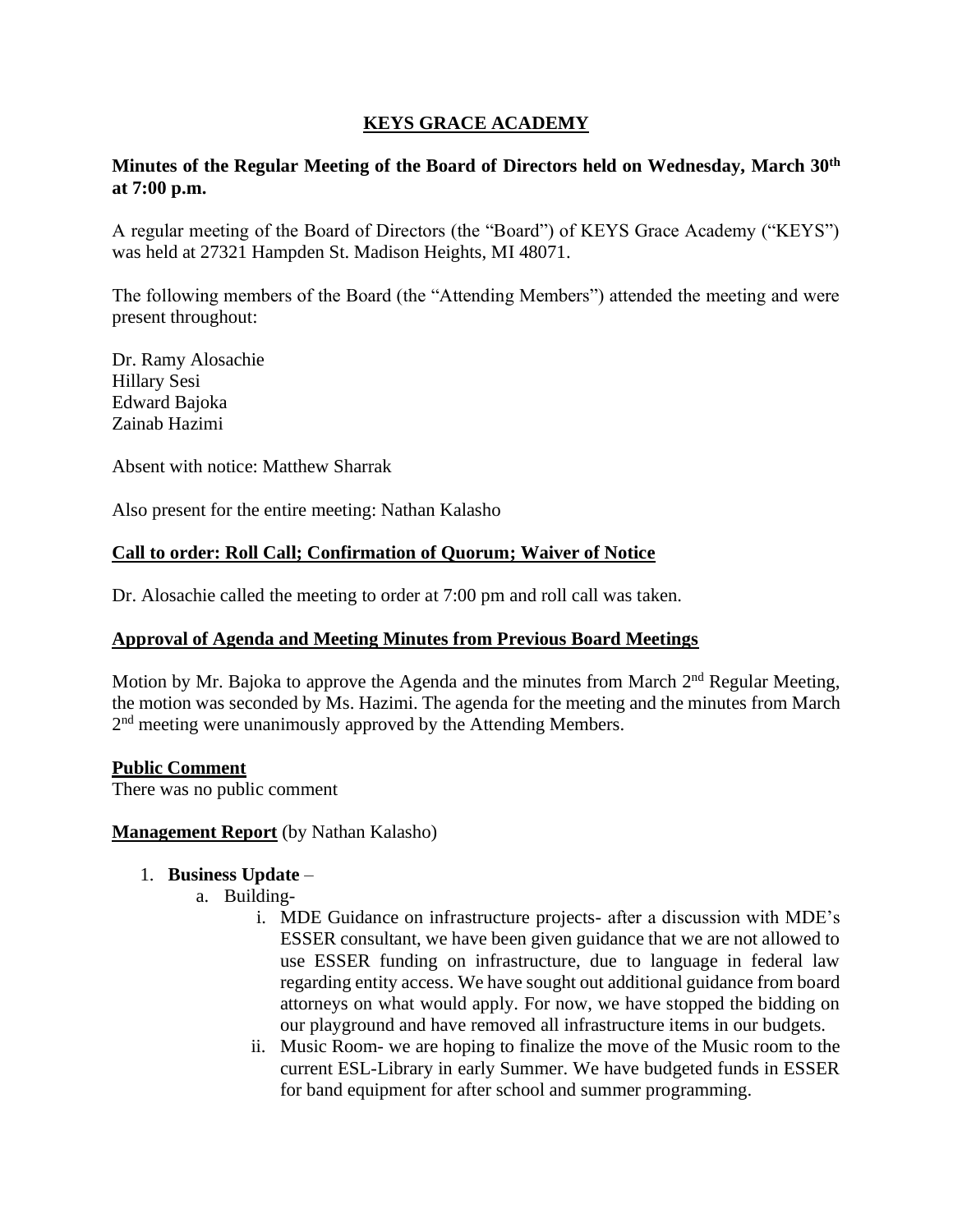- b. Food Service
	- i. We have received information that current meal reimbursement rates will be cut significantly, due to the USDA waiver not being extended. We will begin working on best vendors and practices, as this will be a significant revenue cut.

# 2. **Budget Update** –

- a. March State Aid and February financials were shared. Nathan gave a preview of budget amendments to be presented to board in April.
- b. Section 41 follow up- held a very productive follow up meeting. Our Plan was approved. Plan was shared
- c. ESSER II and III modifications- shared with board.

# 3. **Personnel Report**

a. Mr. Kalasho presented the board with the personnel report. Resignations: middle school para, middle school writing, two elementary translators. Hires: two paraprofessionals, one translator.

# **Information Items**

- 1. Virtual Learning- attendance report was presented. Still have very high attendance for our virtual students.
- 2. Students and Teacher of the Month- presented. Ms. Tiedje,  $5<sup>th</sup>$  grade teacher, was awarded as teacher of the month. All students of the month were awarded with a \$25 gift card
- 3. Events- Wild Safari assembly, 3rd grade field trip to Henry Ford Museum, Culture Day April 1<sup>st</sup>, Spring Break April 4-8, PSAT on April 13<sup>th</sup> and M-STEP throughout the month.
- 4. Oakland County Covid Update- County Covid Data presented. School Nurse report also presented.

## **Action Items**

Ms. Sesi motioned, Mr. Bajoka seconded, and the attending members of the board unanimously approved the following Action Items:

1. Approval of the personnel report

## **Extended Public Comment**

During the course of the meeting, there was no public comment.

## **Comments from the Board**

Dr. Alosachie- Unfortunate to hear about playground delay. Hope to free up funds to pay for it from General.

Mr. Bajoka- excited for the kids – field trips and assemblies are important Ms. Sesi- likes the Section 41 plan. Will benefit our school tremendously